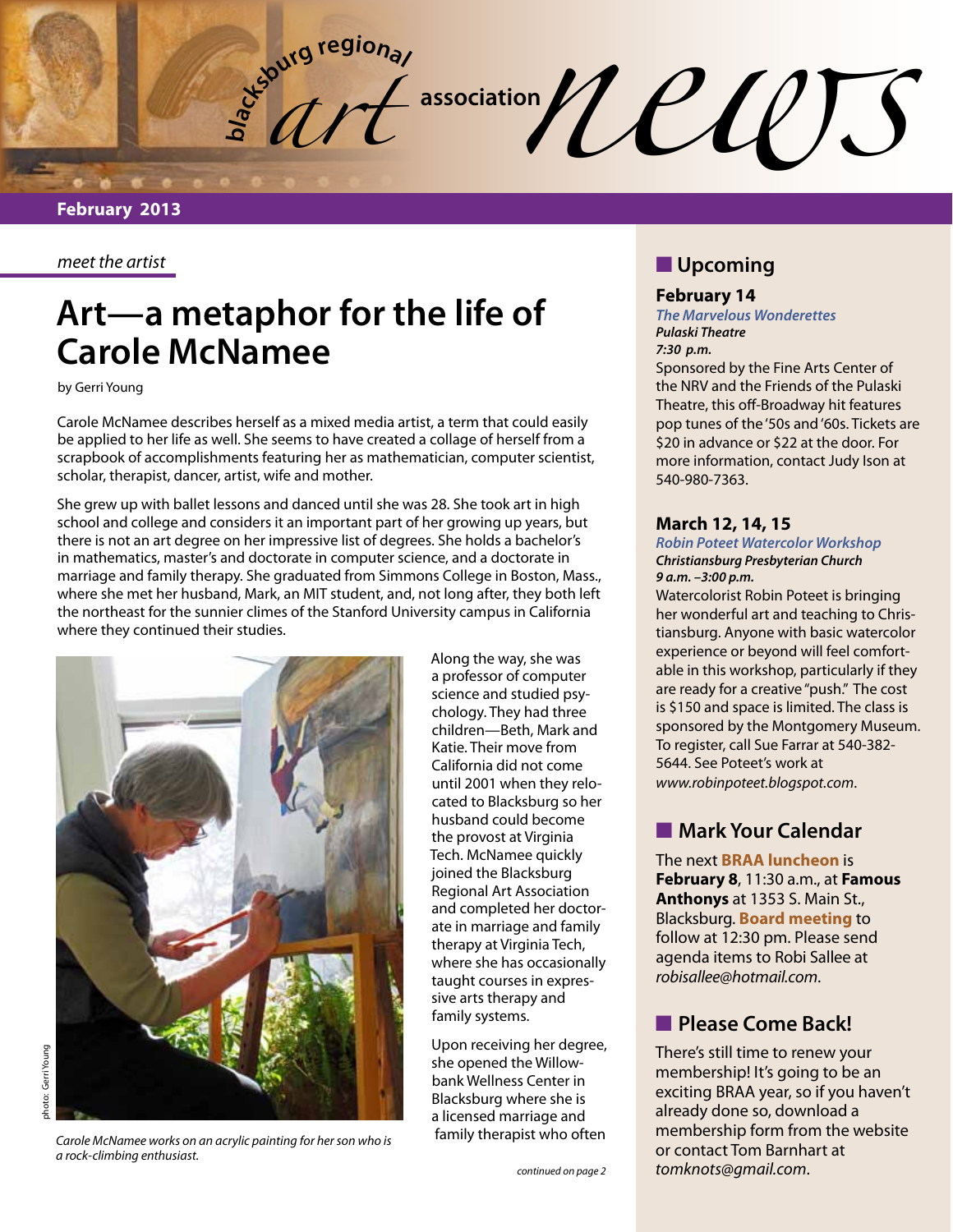# Art—a metaphor for the life of Carole McNamee *continued from page 1*

uses the expressive arts in her work with individuals and families. She also offers contemplative art opportunities — a mandala meditation group and a collage practice called SoulCollage® — for those interested in personal growth and exploration. Her art and dance background has joined with the Eastern healing practices of Hatha Yoga and qigong. "These disciplines empower my deep interest in the connection between mind, body and spirit and inform the way I work with others," said McNamee.

In spite of owning and operating Willowbank, somehow she finds two days a week to create art at home and at The Studio School in Roanoke. All these pieces of McNamee's life form the interesting collage she is today.

"I am interested in the relationship between art, creativity, and the development of consciousness," said McNamee, in her sun-filled studio in Blacksburg. "I have my own personal experience with each of my creations, nourished as the work evolves over time. Sometimes it is the process of creating a work or series that becomes a metaphor for my life experience.

"Sometimes it is the evolving product that captures my attention. Regardless, each work breaks new ground and invites me to new awarenesses and understandings," continued McNamee. "Viewers will have their own experience of my work, based upon their personal history and memories. I hope that my work will evoke responses, inviting new understandings and insights for the viewer as well as for me, the creator."



*Carole McNamee holds an in-progress abstract in her light-filled studio. The staircase leads to her private office. The blue design in the artwork is from a stamp designed by her daughter, Katie.* 

McNamee's home is filled with her varied and interesting art. "I find art tends to change in periods of transition," she said. "For me, it is about the relationship between art and consciousness—how you see your life, how the things that happen to you, positive or negative, impact your art and your ability to create something meaningful as well as beautiful or thought provoking. In this regard, art-making is therapeutic."

McNamee never knows where her art will take her next and her artworks clearly indicate many turns and winding paths. A pile of presentation books contains 100 handdrawn mandalas she created in as many days. Her easels, two in the sunroom, hold partly finished acrylics of vastly different subjects. A large art bin holds large and small pieces, mostly abstracts, some finished, some not. The counter in her studio holds a collection of Ampersand panels coated in thick mediums, carved and colored on their way to being a collection of related pieces.

Book arts fill a shelf. Real books with intricately folded pages. Totally self-created small books with Japanese stab bindings and well-designed covers and pages. A very thin, black book with one origami-style, fan-shaped page of graph paper still **January 15 – April, 2013** (except where indicated otherwise)

**Denisse Bento** (thru May 15), ICTAS, Virginia Tech Campus

**Jeanette Bowker**, Zeppoli's, 810 University City Blvd., Blacksburg

**Marie Collier**, StellarOne, Arbor Drive, Christiansburg

**Frances Frederick** (thru May 15), ICTAS, Virginia Tech Campus

**Danie Janov** (through April), Holtzman Alumni Center, Virginia Tech

**Fred Jones**, Real Life Dental Care, 202 South Main Street, Blacksburg

**Larry MItchell**, (February–March) Community Arts Information Office, 149 College Avenue, Blacksburg

**Nancy Norton**, VTLS, Inc., 1701 Kraft Drive, Blacksburg

**David Pearce**, Mill Mountain Coffee and Tea, 700 N. Main Street, Blacksburg

**Joy Rosenthal, Brown Insurance, 100** Hubbard Street, Blacksburg

**Robi Sallee**, Pita Vera, 235 N. Main Street, Blacksburg

**Lois Stephens**, See Mark Optical, 2401 S. Main Street, Blacksburg

> *"If art is a result of the encounter between Muse and the artist, then time is the medium of the relationship."*

> > *~Jan Phillips*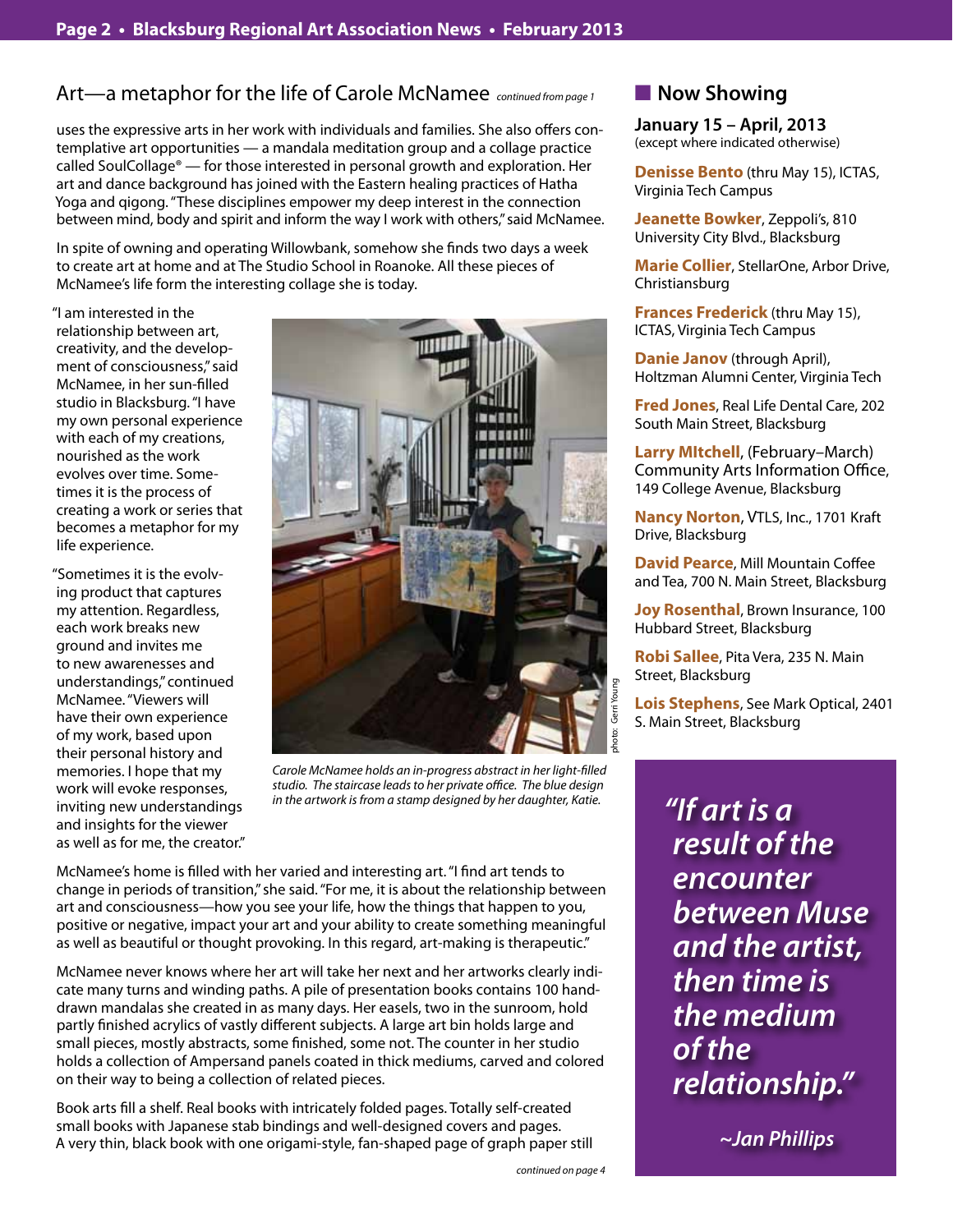

*A new mural for the Free Clinic was designed by Den Bento and will be painted on Feb. 22–23.*

# **BRAA to paint mural at Free Clinic**

On Feb. 23, a group of volunteers from BRAA will spend the day at the Free Clinic of the New River Valley in Christiansburg, paint brushes in hand.

The executive director of the clinic, Michele Brauns, was very pleased when, in Dec. 2012, dental services were expanded to Medicaid-covered and low-income children with no insurance for the first time in the clinic's 30-year history.

One operatory room was set aside for these young patients and Brauns felt a need to make the room a cheerful place where children would not be so anxious about the experience. She approached Ruth Waalkes, executive director, Center for the Arts at Virginia Tech, who turned to BRAA to ask if they would design and paint something cheerful for the walls of the room. Waalkes generously offered funding from the Center for the Arts to purchase the supplies needed to complete the project.

Fast forward to February 2012 and the mural is about to be born. A wonderfully colorful and whimsical dental themed artwork, designed by BRAA member Den Bento, will be painted on two walls of the room Feb. 22 and 23. Appropriately, the artwork is both musical and visual, fitting the performing and visual arts mission of the Center for the Arts due to open this year.

Bento, her husband Herb Schneider, and BRAA member Gerri Young will spend the first day preparing the design on the wall and arranging all the supplies for its completion the next day by a group of volunteers from the association.

In March, a reception will be held at the clinic to officially launch the new service and its brightly decorated children's dental service space.



*Den Bento* 

# **n** Exhibit Opportunities

### **5th Annual Blacksburg Fork and Cork April 27**

First and Main, Blacksburg

The festival also features live music, culinary delights from local restaurants, cooking demonstrations, and wine tastings from Virginia's vineyards. 10 x 10' spaces for artists are \$100. For more information, visit *www.blacksburgforkandcork.com*.

### **Steppin' Out 2013 August 2 – 3** Downtown Blacksburg

This street festival fills the downtown historic district with artists and craftspeople and three stages of music and entertainment. 16' x 10' spaces are \$150. For more information, visit *www.BlacksburgSteppinOut.com*.

# **2013 New River Art**

**October 2 – November 9** Perspective Gallery, Squires Student Center, Virginia Tech

The juror for this biennial show will be Michael W. Haga, associate dean of the School of Arts at the College of Charleston, South Carolina. The reception is tentatively scheduled for October 4, 2013. For more information, visit *www.newriverart.org*/.

# **Highlights from January's Board Meeting**

Twenty BRAA members attended the Jan. 11 board meeting following the monthly lunch at Famous Anthony's restaurant.

### **Marketing**

Gerri Young reported the marketing team has finished the new logo and the brochure is 99% complete. Their primary focus will now be the new, user-friendly web page that will not go public until it is at least ¾ done. The team will be eager for feedback once it debuts.

### **Town of Blacksburg efforts to promote art (Love where you live)**

Den Bento spoke regarding the town's Jan. 10 Arts Collaboration meeting. The focus of the meeting was promoting tourism and the arts. Hart Fowler, editor of with *16Blocks* magazine, and a member of Untagging the Town, spoke of the mural project that has to be finished by end of March 2013. The Untagging the Town project is behind a variety of public murals already completed or on the drawing boards for

completion before the new Virginia Tech Center for the Arts opens in the fall.

The town of Blacksburg has made a greater commitment to supporting the arts and the driving factor is the opening of the Center for the Arts. Den reported the following topics were being discussed and BRAA is encouraged to be a part of this energetic trend as much as possible: